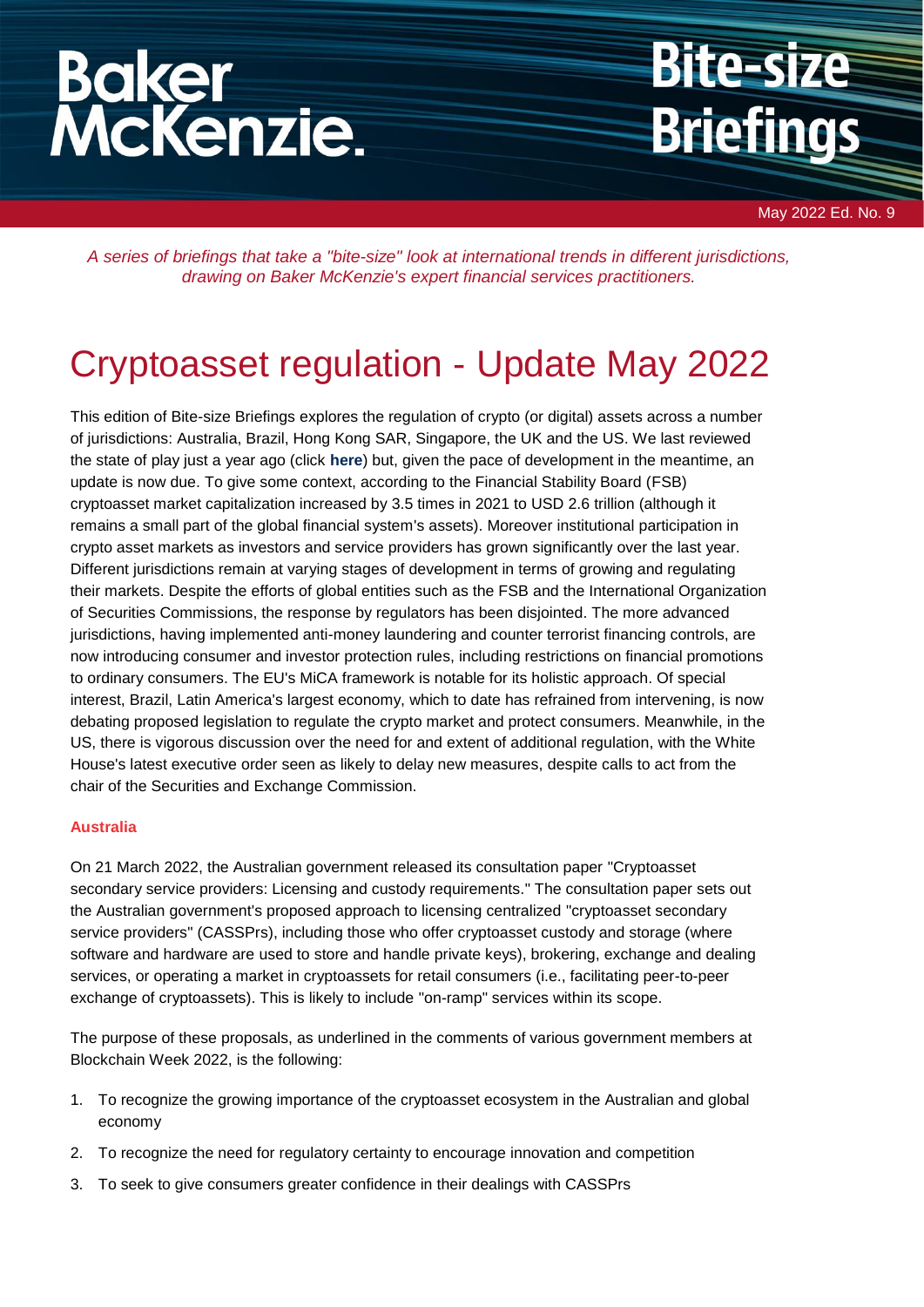In regulating the crypto space, a key message from Senator Bragg in his Blockchain Week address was that the government is keen to create a local crypto ecosystem that Australian consumers can trust, while managing the risks cryptoassets could present to a consumer's assets (including risks from operational risks such as business continuity, illiquidity and inadequate capital, insolvency and disorderly wind down, fraud and key personnel risk, misleading or deceptive conduct, and cybersecurity risk), and the financial system and the real economy.

Clearly, this will have important implications and provide new opportunities for token issuers, asset managers, brokers, traditional markets, centralized crypto markets, and post-trading infrastructure (custodians) in the Australian market.

It is proposed that the term CASSPr will cover persons conducting one or more of the following activities: fiat/crypto exchange, crypto/crypto exchange, transfer of cryptoassets, safekeeping and/or administration of virtual assets or instruments enabling control over cryptoassets, and participation in and provision of financial services related to an issuer's offer and/or sale of a cryptoasset. The proposed definition of "cryptoasset" includes assets "operating as a representation of value or contractual right." However it is certainly possible that this definition may be amended through the course of the consultation.

Under the consultation paper, the proposal is to regulate the following CASSPrs:

- CASSPrs that provide retail consumers access to non-financial product cryptoassets
- CASSPrs that provide safekeeping, custody or storage of all cryptoassets on behalf of a consumer
- CASSPrs that are captured by the FATF's definition of a virtual asset service provider (VASP) for AML/CTF reasons

To the extent entities provide a service in respect of a financial product cryptoasset under Chapter 7 of the Corporations Act, they will need to comply with the financial services regulatory regime. Consideration will also be given during the consultation as to how the existing AML/CTF registration requirements may be integrated with the new regulatory model proposed.

It is proposed that there will be one license type for CASSPrs facilitating the buying and selling of cryptoassets and custodians; however, the obligations would be graduated based on the number/type of services ("Proposed Model"). Under the Proposed Model, certain obligations would fall on CASSPrs, including certain obligations mirroring the general obligations of AFSL holders and capital requirements, as well as complying with the AML/CTF provisions (whereby breach of these provisions becomes grounds for license cancellation), and taking reasonable steps to ensure the cryptoassets are "true to label." Obligations with respect to custody would be imposed under the Proposed Model, including holding assets in trust for consumers, ensuring that consumers' assets are appropriately segregated, and ensuring that private keys used to access a consumer's cryptoassets are generated and stored in a way that minimizes risk of loss/unauthorized access.

In addition to the Proposed Model, the consultation paper sets out two alternative models ("Alternative Option 1" and "Alternative Option 2"). Under Alternative Option 1, cryptoassets would be defined as "financial products" under section 764A of the Corporations Act. The government (or, where the power is delegated, the Australian Securities & Investments Commission) could be provided powers to exempt certain cryptoassets. This would mean that some CASSPrs would need to comply with the financial services regime, including potentially obtaining an Australian market license. Under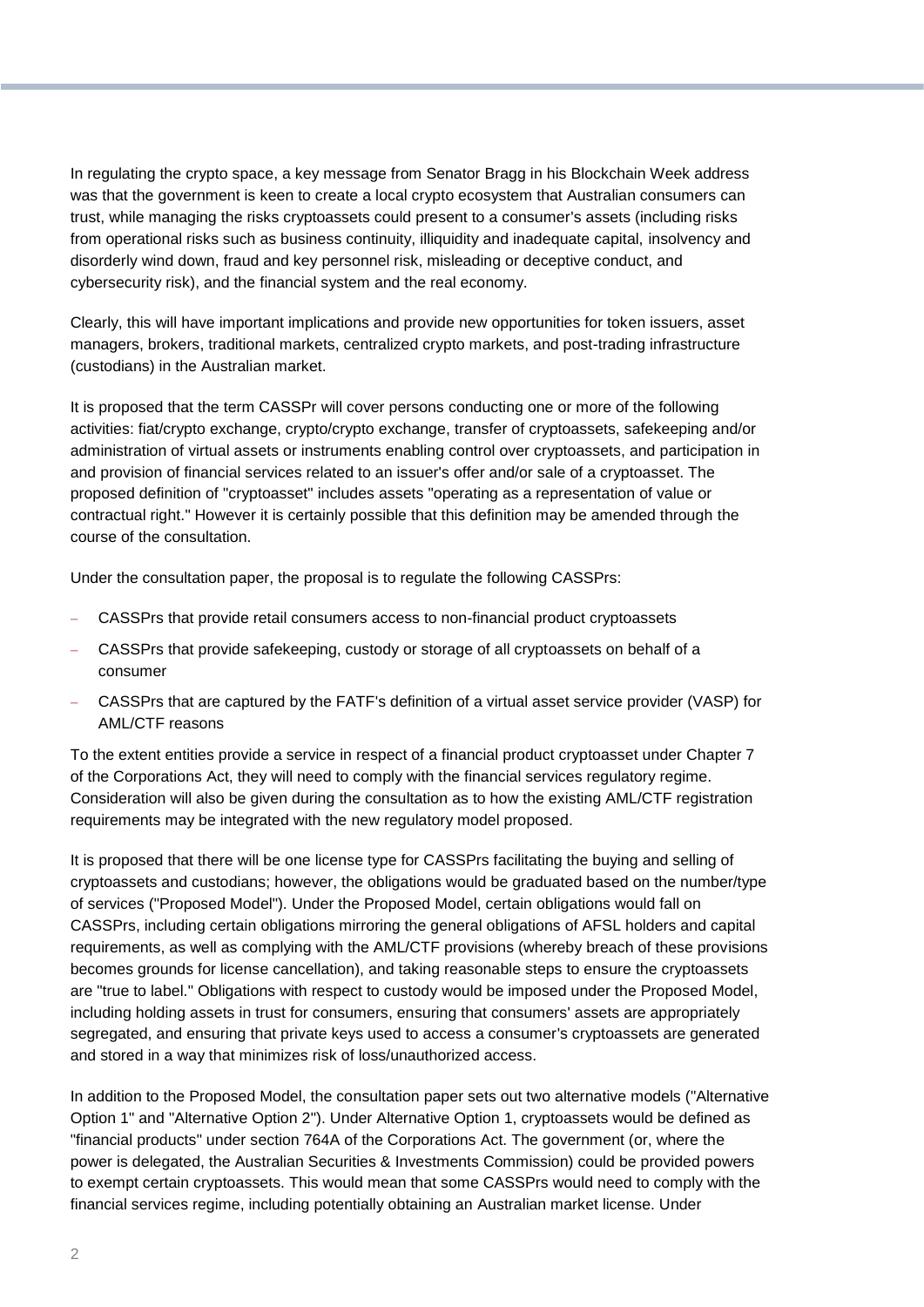Alternative 2, the crypto industry would develop a code of conduct for cryptoasset services, which would be approved by a regulator and meet minimum regulatory policy goals. The existing regulatory regime for AML/CTF would continue to apply.

Finally, the Australian government has set out a non-exhaustive list of tokens including: utility cryptoassets, collectable cryptoassets, zero utility cryptoassets, membership cryptoassets, algorithmic stable cryptoassets whether under-collateralized or over-collateralized, and hybrid cryptoassets. It will conduct a "token mapping exercise" by the end of 2022 for which further consultation will follow. The consultation paper comprises 32 consultation questions, and the closing date for submissions is 27 May 2022.

#### **Brazil**

Cryptoasset regulation is a subject that has been avoided for years by Brazilian regulators due to the potential intrinsic risks. As a result, all discussion and developments on this topic are still at an early stage. Currently, the trading of cryptoassets is considered a lawful and valid activity by the Brazilian authorities. However, cryptocurrencies are neither recognized as a proper currency by the Brazilian Central Bank nor as a security by the Brazilian Security and Exchange Commission, although the Brazilian Central Bank has commissioned a study on this subject. Moreover, while the Central Bank has recently issued regulations on electronic currency, it has not done so for crypto or other types of virtual currency.

There are several bills before the Brazilian legislature that seek to regulate crypto assets and crypto currencies, but none of them has been approved to date. In February 2022, the Senate Commission on Economic Affairs approved Bill No. 3,825/2019, to recognize the cryptocurrency market in Brazil and provide for an initial level of regulation. In parallel with this approval, a second bill, Bill No. 4,401/2021, originally presented to the Brazilian House of Representatives, is also being debated in the Brazilian Senate. In very similar ways, both bills aim to establish guidelines and rules for crypto service providers, as well as to counter the risk of money laundering and the illegal transfer of funds. Among their proposed provisions are the following:

- Establishing principles that must be followed by the crypto market (such as competition, data protection, consumer protection, effective corporate governance and risk management)
- Requiring the Brazilian Federal Government to appoint a specific agency to regulate the crypto market and improve its rules
- Treating crypto service providers as financial institutions, in order to subject them to Law No. 7.492/86, which makes the illicit transfer of funds abroad a crime
- Imposing the obligation on crypto service providers to report suspected money laundering to the Brazilian Council of Control of Financial Activities (COAF)
- Requiring prior authorization from public agencies for crypto service providers to operate
- Making it an offense to manage, offer or intermediate "virtual assets" in a fraudulent way to obtain undue advantage. In addition, Bill No. 4401/2021 provides that the criminal sanction for money laundering is to be increased when committed with the use of virtual assets.

For its part, the Central Bank of Brazil has finally changed its position and signaled its intention to regulate crypto markets. At the end of 2021, the leadership of the Central Bank publically announced that the agency's objective is, firstly, to focus on virtual exchange companies and investments and, then, on crypto as an alternative payment method.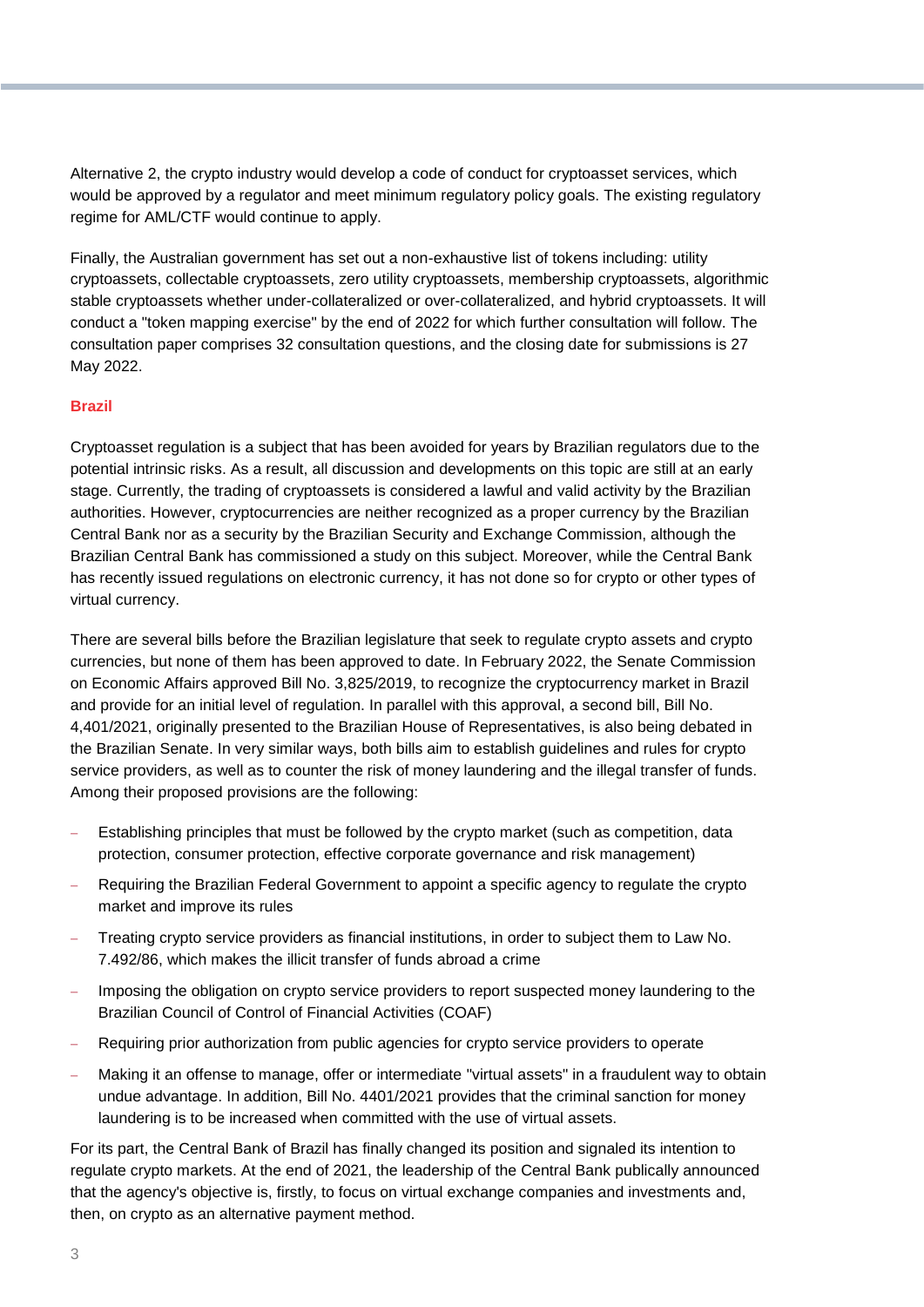The Brazilian Central Bank and the Brazilian Congress have been working closely on these potential regulations. Both bills would establish a safer environment for investors and prevent fraud without impairing the development of the cryptocurrency market. If they succeed, it may provide the space to allow for the growth of crypto in Brazil.

#### **European Union**

The European Commission's Digital Finance Strategy, launched in September 2020, proposes the introduction of strict and harmonized rules on digital operational resilience and a new regulatory framework for cryptoassets, whilst also promoting open finance data sharing and enabling EU-wide interoperable digital identities in finance. The Strategy promises to ensure "same activity, same risks, same rules" by applying the same supervision to traditional market actors, such as banks, insurance and investment firms, as well as fintechs and bigtechs which are increasingly entering the financial services sector through their product offerings. The new regulatory framework for cryptoassets, set out in the Commission's proposed Regulation on Markets in Cryptoassets (**[MiCA](https://eur-lex.europa.eu/legal-content/EN/TXT/?uri=CELEX%3A52020PC0593)**), would establish the first EU-wide regulatory regime for cryptoasset providers and hold them to a similar regulatory standard as applies to investment firms.

MiCA will establish a regulatory regime applying to any person providing cryptoasset services or issuing cryptoassets in or into the EU. It covers cryptoassets falling outside existing EU financial services legislation, as well as e-money tokens, and introduces a specific regulatory regime for certain stablecoins. Agnostic on technology, MiCA defines "cryptoasset" as "a digital representation of value or rights which may be transferred and stored electronically, using distributed ledger technology or similar technology". While utility tokens are within scope, algorithmic stablecoins and central bank digital currencies (CBDCs) are excluded.

MiCA's proposed regulatory regime is derived from MiFID and other EU legislative measures for financial services, and will impose similar requirements on cryptoasset service providers, cobbled together from other EU financial services' Single Market regimes. For example, the services to be regulated under MiCA map to a certain extent those in MiFID (e.g., "the reception and transmission of orders" for cryptoassets on behalf of third parties), and the regime for offers and placings is inspired by existing capital markets and transparency measures. In addition, MiCA will also regulate the provision of advice on cryptoassets.

The proposed Regulation will apply to the issuance or offer of cryptoassets in the EU, or to the provision of services related to cryptoassets in the EU. Under MiCA, cryptoasset service providers must be registered and authorized in the EU. It also provides for passporting across the EU, in line with other Single Market measures. However, there are no provisions on third-country equivalence, which may cause potential duplicative regulation issues for third-country service providers seeking to offer services in the EU.

The European Parliament's Economic and Monetary Affairs Committee (ECON) adopted its **[negotiating position](https://www.europarl.europa.eu/news/en/press-room/20220309IPR25162/cryptocurrencies-in-the-eu-new-rules-to-boost-benefits-and-curb-threats)** on MiCA in March 2022, proposing amendments which would require the Commission to adopt a legislative proposal to include in the EU taxonomy for sustainable activities certain cryptoasset mining activities. Negotiations are set to continue in 2022. For more detail on the MiCA proposals, see our related **[alert](https://insightplus.bakermckenzie.com/bm/banking-finance_1/united-kingdom-a-review-of-hmts-proposed-cryptoassets-regime-and-how-it-compares-to-mica)**.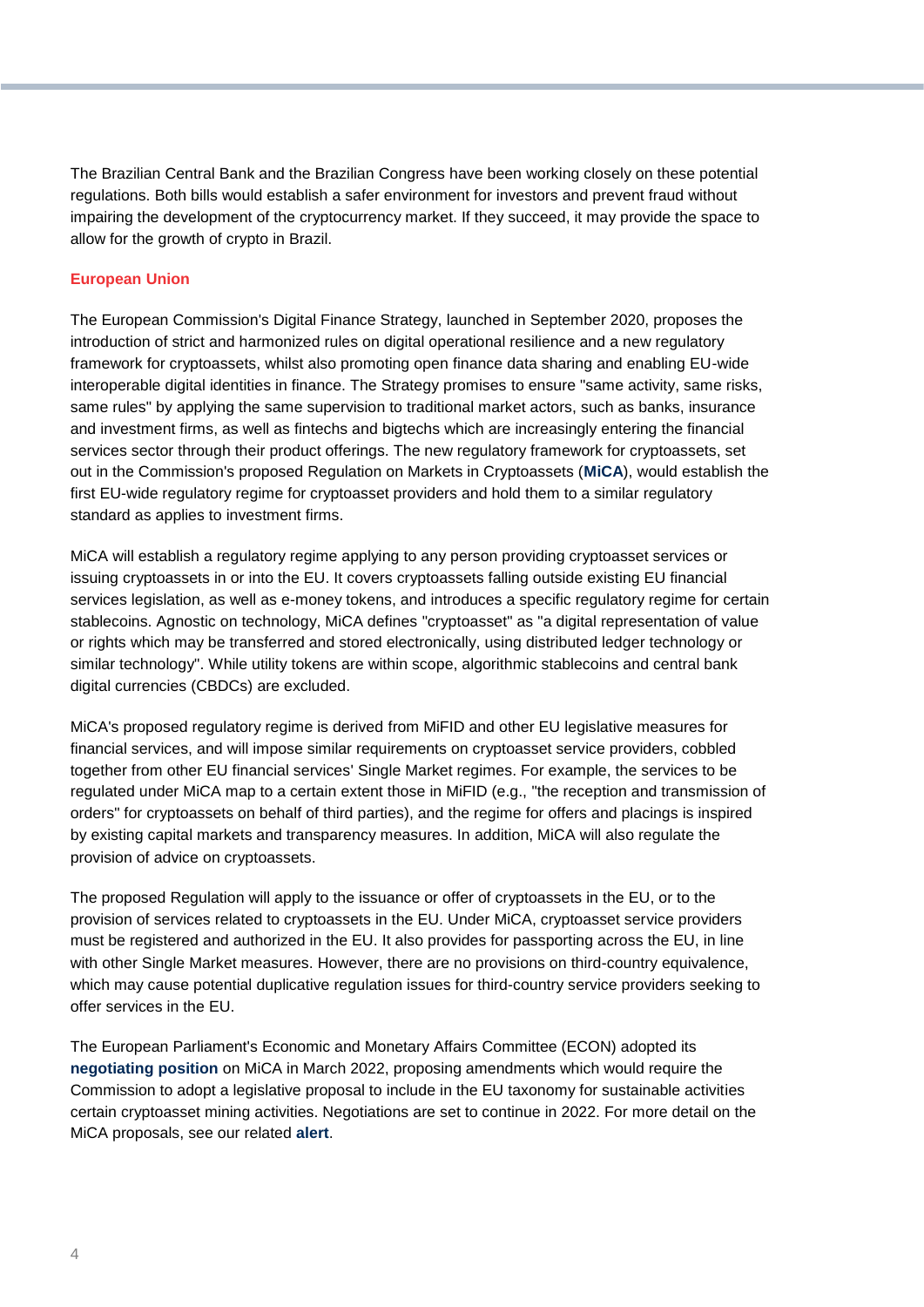#### Member state level

Individual EU member states have also taken regulatory action in the crypto space in 2022. In Spain, new rules regulating the advertising of cryptoassets have applied from 17 February 2022. The rules, set out in Circular 1/2022 of the Comisión Nacional del Mercado de Valores, apply to any advertising activity aimed at Spain-domiciled investors, if the goal is to promote cryptoassets as a form of investment. The Circular imposes new requirements on cryptoasset advertising, including the inclusion of disclaimers and references to risk factors, notification requirements prior to mass advertising campaigns, and the obligation to keep a register of the advertisements published in the previous two years. For more on the new Spanish advertising requirements, see our related **[alert](https://insightplus.bakermckenzie.com/bm/banking-finance_1/spain-new-rules-issued-regulating-the-advertising-of-crypto-assets)**.

More recently, in Belgium, a new AML regulatory regime for virtual currency service providers was published on 23 February 2022 and will enter into force on 1 May 2022, implementing the EU's Fifth Anti-Money Laundering Directive. Belgian crypto exchange service providers and custodian wallet providers will need to register with the Financial Services and Markets Authority (FSMA). In order to obtain FSMA registration, virtual currency service providers must comply with new registration conditions, including fitness and propriety and appropriate expertise. In addition, minimum capital and AML requirements apply. Shareholders must also be fit to ensure sound and prudent management of the company. While EEA virtual currency providers without a physical presence in Belgium will be able to provide services in Belgium on a cross-border basis without FSMA registration, the regime will prohibit non-EEA third-country service providers from doing the same. For more on the new Belgian requirements, see our related **[alert](https://insightplus.bakermckenzie.com/bm/banking-finance_1/belgium-new-regulatory-regime-for-virtual-currency-service-providers)**.

#### **Hong Kong SAR**

The Hong Kong Securities and Futures Commission (SFC) and the Hong Kong Monetary Authority (HKMA) issued a **[Joint Circular](https://www.hkma.gov.hk/media/eng/doc/key-information/guidelines-and-circular/2022/20220128e2.pdf)** in January regarding intermediaries' virtual asset-related activities ("VA-related Activities") and the expectations on how virtual asset-related products ("VA-related Products") should be treated. The requirements are part of ongoing efforts to reform and strengthen the licensing regime and investor protections for virtual assets and will apply to existing licensed corporations (LCs) or registered institutions (RIs) and will also impact authorized institutions (AIs) that may consider providing VA-related Activities in the future. In formulating its **[regulatory approach](https://apps.sfc.hk/edistributionWeb/gateway/EN/circular/intermediaries/supervision/doc?refNo=18EC78)** for virtual assets in 2018, the SFC imposed a "professional investor only" restriction on various virtual asset related activities, including virtual asset funds.

For the purposes of the Joint Circular, the HKMA and SFC have adopted the following key definitions:

| Virtual assets or VA       | Digital representations of value that may be in the form of digital<br>tokens (such as utility tokens, stablecoins or security- or asset-<br>backed tokens) or any other virtual commodities, crypto assets or<br>other assets of essentially the same nature, irrespective of whether<br>or not they amount to "securities" or "futures contracts" as defined<br>under the Securities and Futures Ordinance (SFO), but excludes<br>digital representations of fiat currencies issued by central banks. |
|----------------------------|---------------------------------------------------------------------------------------------------------------------------------------------------------------------------------------------------------------------------------------------------------------------------------------------------------------------------------------------------------------------------------------------------------------------------------------------------------------------------------------------------------|
| <b>VA-related Products</b> | Investment products which:<br>have a principal investment objective or strategy to invest in<br>a.<br>virtual assets                                                                                                                                                                                                                                                                                                                                                                                    |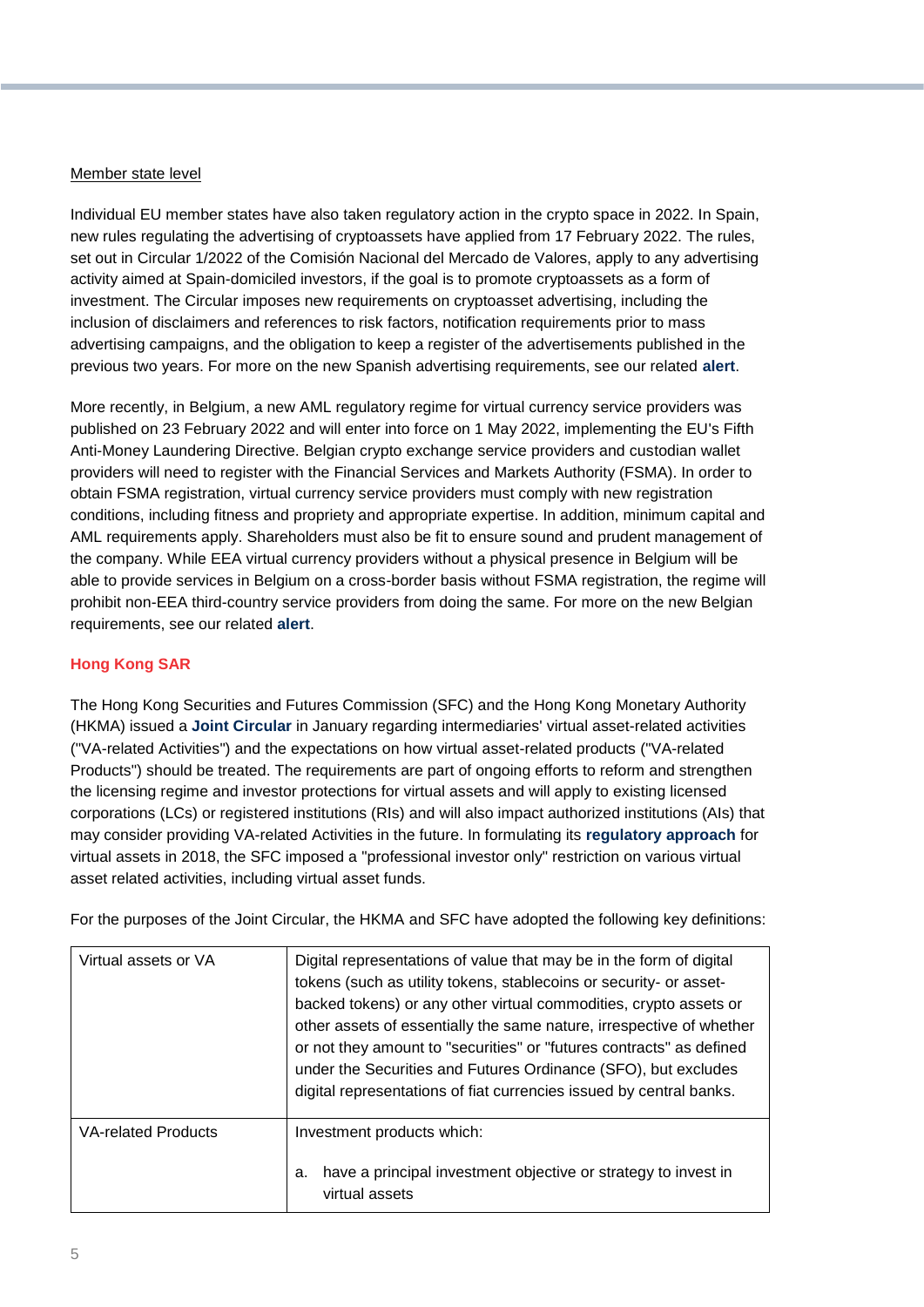| b. | derive their value principally from the value and characteristics<br>of virtual assets                      |
|----|-------------------------------------------------------------------------------------------------------------|
|    | track or replicate the investment results or returns which closely<br>match or correspond to virtual assets |

The Joint Circular provides important guidance on the revised obligations of LCs, RIs and AIs in three key areas, which can be summarized as follows:

#### Distribution of VA-related Products

| Classification as complex<br>products    | VA-related Products are very likely be complex products and the<br>complex product regime, including the Suitability Requirements in<br>the SFC Code of Conduct supplemented by the Suitability FAQs is<br>applicable irrespective of whether there has been a solicitation or<br>recommendation (unless otherwise exempted). |
|------------------------------------------|-------------------------------------------------------------------------------------------------------------------------------------------------------------------------------------------------------------------------------------------------------------------------------------------------------------------------------|
| <b>Selling Restrictions</b>              | With limited exceptions, VA-related Products that are complex<br>products should only be offered to professional investors as defined<br>in Section 1 of Part 1 of Schedule 1 to the SFO.                                                                                                                                     |
| Virtual asset knowledge test             | With limited exceptions, intermediaries will be required to assess<br>whether clients have knowledge of investing in virtual assets or VA-<br>related products.                                                                                                                                                               |
| Sufficient net worth                     | Intermediaries should ensure clients have sufficient net worth to<br>assume the risks from trading VA-related Products and be cautious<br>over providing any financial accommodation (e.g., margin loans).                                                                                                                    |
| Provision of information and<br>warnings | Information on VA-related Products should be provided to clients in<br>a clear and easily comprehensible manner along with warnings on<br>the risk associated with the products.                                                                                                                                              |

#### Provision of virtual asset dealing services ("VA Dealing Services")

| SFC-licensed platforms and<br>professional investors only | Intermediaries can only partner with SFC-licensed VA trading<br>platforms and provide services to professional investors.                                             |
|-----------------------------------------------------------|-----------------------------------------------------------------------------------------------------------------------------------------------------------------------|
| Wide application                                          | The revised requirements will apply to dealing in VA assets<br>irrespective of whether they are "securities" as defined in the SFO.                                   |
| <b>Existing clients</b>                                   | VA dealing services may only be provided to existing Type 1<br>customers of the intermediary.                                                                         |
| Licensing terms and<br>conditions                         | New conduct requirements for the provision of VA Dealing<br>Services using an omnibus structure will be imposed as<br>licensing or registration terms and conditions. |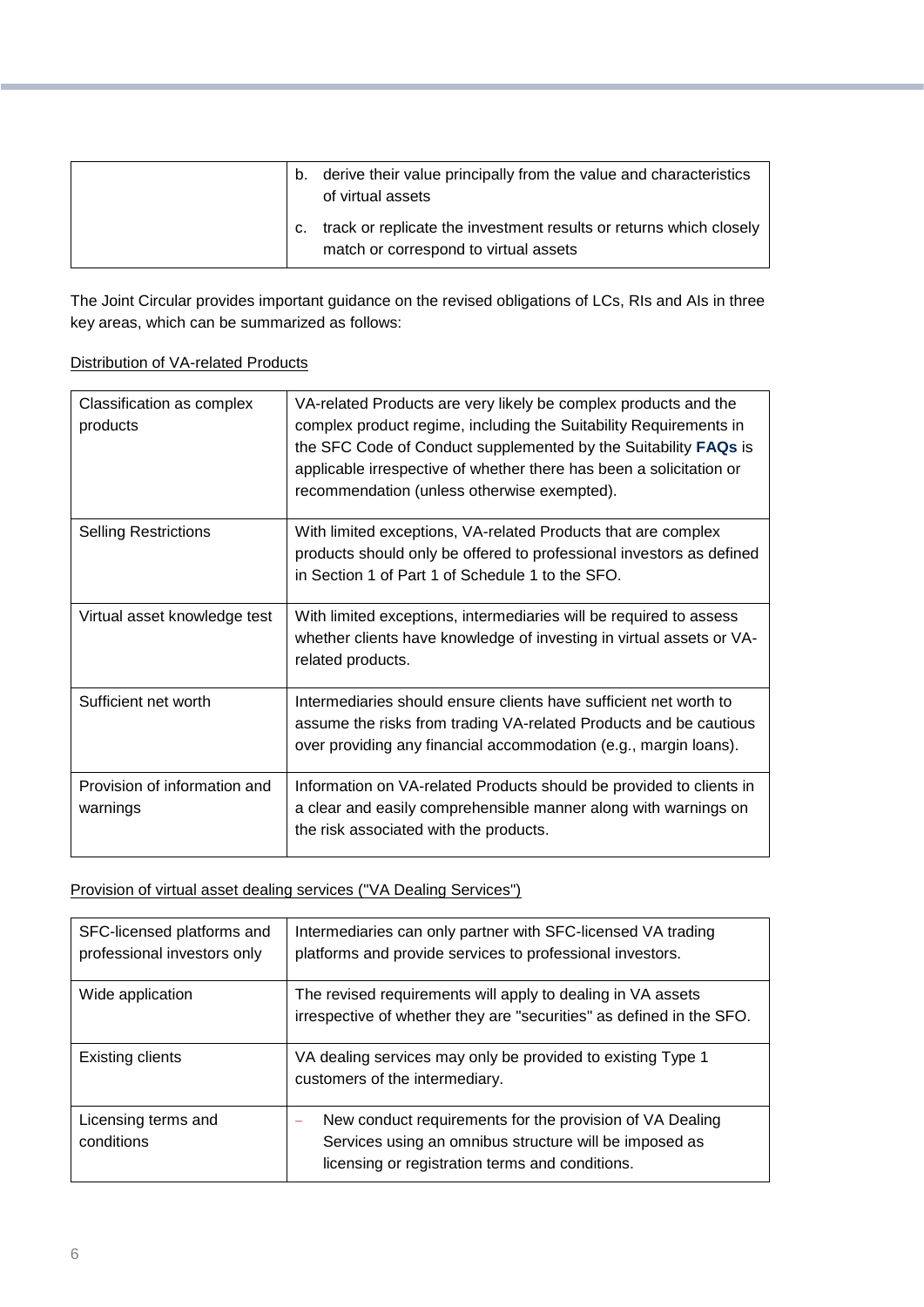| Clients should only be able to withdraw fiat currencies from<br>their accounts and the deposit or withdrawal of virtual assets |
|--------------------------------------------------------------------------------------------------------------------------------|
| should not be permitted.                                                                                                       |

#### Provision of virtual asset advisory services.

| Existing clients                    | The services should only be provided to existing clients to which<br>Type 1 or Type 4 regulated activities are provided.                                                                                                                                   |
|-------------------------------------|------------------------------------------------------------------------------------------------------------------------------------------------------------------------------------------------------------------------------------------------------------|
| Conduct requirements                | New conduct requirements will be imposed as part of the terms and<br>conditions that also apply to VA Dealing Services. The suitability<br>obligations will need to be complied with as will the requirement to<br>conduct a virtual asset knowledge test. |
| Applicable to all virtual<br>assets | Intermediaries are expected to comply with all of the regulatory<br>requirements imposed by the SFC and HKMA when providing<br>advisory services, irrespective of the nature of the virtual assets.                                                        |

#### Implementation timeline

The updated guidance in the Joint Circular will have a six-month transition timeframe and supersedes the SFC **[circular](https://apps.sfc.hk/edistributionWeb/gateway/EN/circular/intermediaries/supervision/doc?refNo=18EC78)** from November 2018 regarding the distribution of VA funds.

#### **Singapore**

The Monetary Authority of Singapore (MAS) requires all providers of cryptocurrency, known as Digital Payment Tokens (DPTs) under the Payment Services Act (PSA), to acknowledge that DPT trading is high risk and thus unsuitable for the general public.

MAS issued **[PS-G02](https://www.mas.gov.sg/regulation/guidelines/ps-g02-guidelines-on-provision-of-digital-payment-token-services-to-the-public)**: "Guidelines On Provision Of Digital Payment Token Services To The Public" on 17 January 2022 to all DPT service providers. This seeks to ensure that marketing campaigns, advertisements and promotions for buying or selling DPTs or facilitating the exchange of DPTs are consistent with the risk disclosures under the PSA. All actual and potential customers must be provided with a risk warning highlighting the risks associated with trading in DPTs.

PS-G02 discourages these DPT service providers from the following:

- Portraying DPT trading in a manner that trivializes the high risks of trading in DPTs
- Releasing any form of public advertisements or promotional materials to the general public or a specific consumer segment in Singapore, including broadcast media, newspapers and magazines, public events or roadshows
- Engaging third parties, such as social media influencers or third-party websites, including banners or pop-up advertisements on third-party social media platforms
- Promoting payment token derivatives to the public as a convenient unregulated alternative to trading in DPTs

While PS-G02 does not set out financial penalties, MAS has indicated it will consider noncompliance as part of its regular supervisory engagement of regulated entities.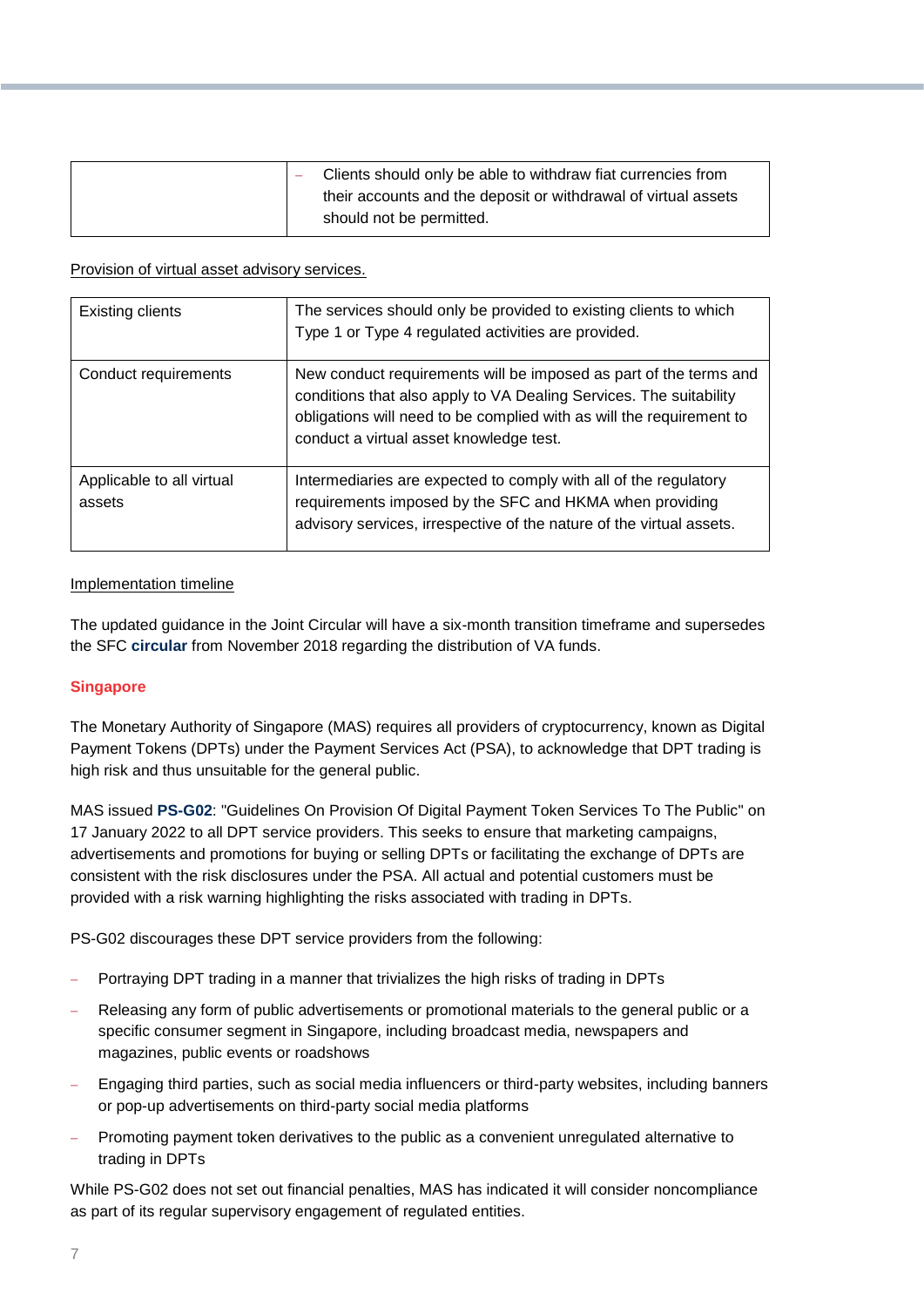MAS' requirements are similar to steps taken to regulate the advertisement of cryptocurrencies and crypto assets by securities market and prudential regulators in other countries.

#### **United Kingdom**

In the UK, policymakers and the regulators remain focused on interventions to reduce risks in the crypto sector, including in relation to marketing and financial promotions. HM Treasury has recently **[confirmed](https://assets.publishing.service.gov.uk/government/uploads/system/uploads/attachment_data/file/1047232/Cryptoasset_Financial_Promotions_Response.pdf)** that it will bring certain cryptoassets into the scope of the UK's financial promotion regime, which regulates the marketing of financial services and investments. The Treasury's view is that the evidence of risks to consumers provides a strong case for intervention, justifying an expansion of the Financial Promotion Order (FPO) to include cryptoassets. The Treasury's consultation response draws the legislative boundary of the FPO expansion to include qualifying cryptoassets. It also sets out how the exemptions in the FPO, which allow promotions to be communicated by unauthorized persons without approval, will apply to qualifying cryptoassets.

The Treasury's announcement was followed by the launch of a Financial Conduct Authority (FCA) **[consultation](https://www.fca.org.uk/publications/consultation-papers/cp22-2-strengthening-our-financial-promotion-rules-high-risk-investments-includingcryptoassets)** on strengthening the financial promotion rules for high-risk investments, including cryptoassets. The FCA has proposed a range of measures including strengthening risk warnings with prescribed language and risk information, banning inducements to invest, personalized risk warnings and a 24-hour cooling off period. Financial promotions relating to cryptoassets will need to comply with existing financial promotion rules, including the requirements for the promotion to be clear, fair and not misleading, and the changes proposed in the consultation on the consumer journey.

These proposals also complement broader work by the Treasury to improve the financial promotion regime, including the proposed **[new regulatory gateway](https://assets.publishing.service.gov.uk/government/uploads/system/uploads/attachment_data/file/995565/HMT_WR_113_Consultation_Response.pdf)** for authorized firms which approve the financial promotions of unauthorized firms and the **[consultation](https://www.gov.uk/government/consultations/financial-promotion-exemptions-for-high-net-worth-individuals-and-sophisticated-investors-a-consultation)** on reforms to the FPO exemptions for high net worth and sophisticated investors. The expansion of the FPO regime to include cryptoassets also sits within the Treasury's wider work on bringing cryptoassets within the regulatory perimeter, including its **[decision](https://assets.publishing.service.gov.uk/government/uploads/system/uploads/attachment_data/file/1066166/O-S_Stablecoins_consultation_response.pdf)** to introduce a regulatory regime for stablecoins (for more on the Treasury's January 2021 stablecoin regime consultation, see our related **[alert](https://insightplus.bakermckenzie.com/bm/banking-finance_1/united-kingdom-a-review-of-hmts-proposed-cryptoassets-regime-and-how-it-compares-to-mica)**).

The expansion of the FPO regime will introduce added complexity to the current regulatory approach to cryptoassets, with the boundaries of application drawn differently in each regime. Crypto businesses will need to navigate different and sometimes conflicting scopes of application with respect to the Treasury's future regulation of certain stablecoin service providers, the UK's AML/CTF registration regime, and the forthcoming FPO regime and the FCA's proposed financial promotion rules.

The Treasury intends to allow a six-month transitional period from both the finalization and publication of the proposed FPO regime and the complementary FCA rules. The FCA's consultation has closed with final rules expected in summer 2022, so it is unlikely the new regime will apply before 2023. The FCA proposes to give firms three months from publishing final rules to comply with the new requirements for the consumer journey and for approvers of financial promotions. For requirements relating to cryptoasset promotions, the FCA proposes that any changes apply from the date qualifying cryptoassets are brought within the FPO regime.

For crypto businesses, compliance may be a huge hurdle to jump. Although the FCA acknowledges that the pool of firms permitted to approve cryptoasset promotions will be quite limited, the regulator has indicated that it will take a robust view and expect full compliance from the outset. Citing too many poor quality and noncompliant promotions being approved and communicated to retail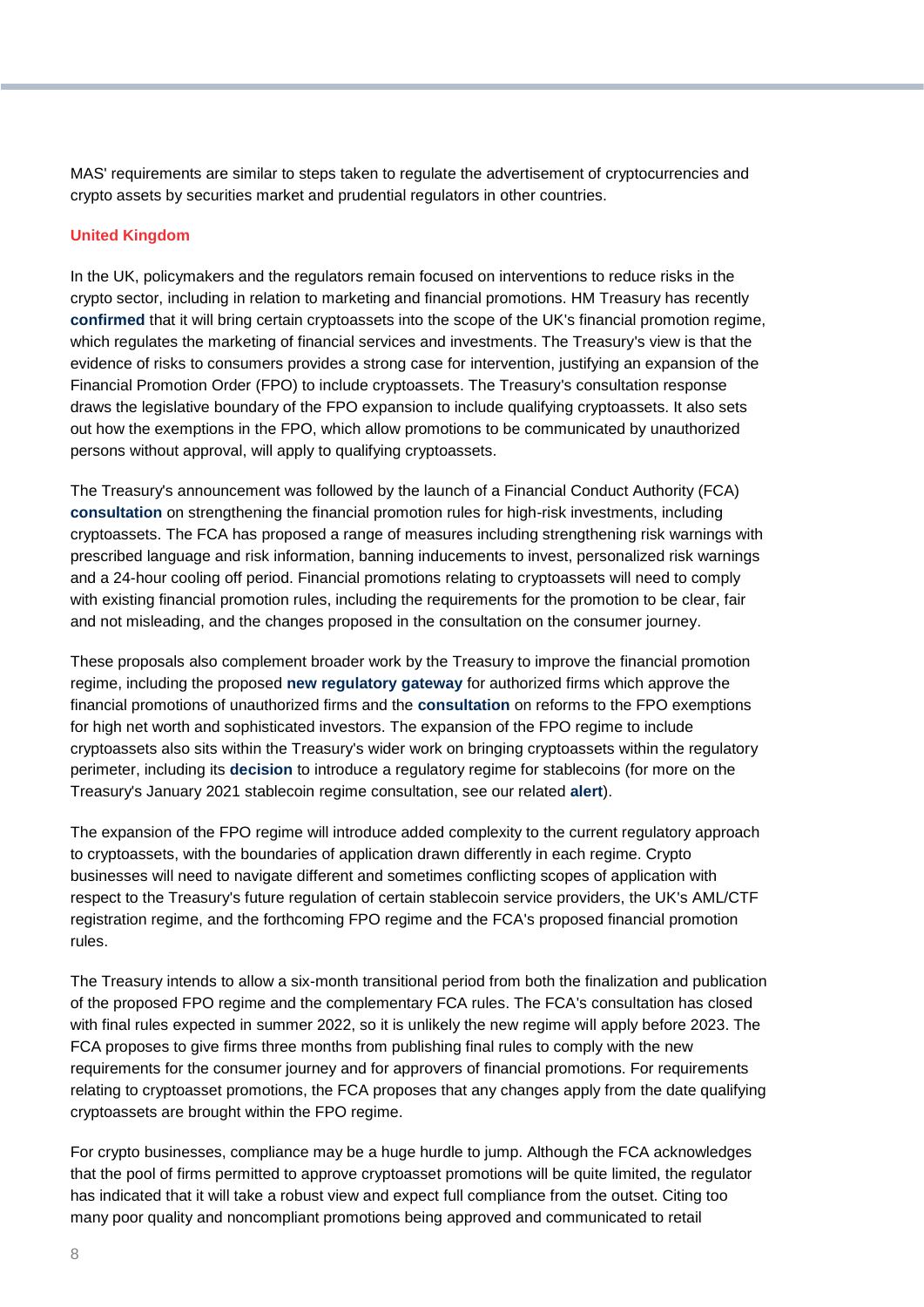investors, the FCA intends to subject approvers of cryptoasset promotions to the same requirements that will apply to all other approvers of financial promotions, notwithstanding the expected lack of competence and expertise in the industry as the regime begins to apply.

More generally, the FCA has been publicly critical of the poor compliance practices it has seen among crypto businesses seeking AML/CTF registration, and many applicants have been rejected. Given the FCA's robust expectations of immediate full compliance from an industry largely new to stronger oversight, crypto businesses navigating the new FPO regime, once it takes effect, should expect the FCA to closely scrutinize the industry's practices and be prepared for swift supervisory action from the regulator. For more on the changing UK regulatory landscape for crypto advertising, see our related **[alert](https://insightplus.bakermckenzie.com/bm/banking-finance_1/united-kingdom-the-changing-regulatory-landscape-for-crypto-advertising)**.

#### **United States**

On 9 March 2022, President Biden signed an Executive **[Order](https://www.whitehouse.gov/briefing-room/presidential-actions/2022/03/09/executive-order-on-ensuring-responsible-development-of-digital-assets/)** on Ensuring Responsible Development of Digital Assets. This is in response to the explosive growth in recent years of digital assets, including cryptocurrencies, and the order acknowledges their potential to foster innovation and inclusion. While crypto proponents have welcomed this development, critics say that it will delay what they claim is much-needed legislation. The chair of the Securities and Exchange Commission has, for example, called for crypto to be regulated by applying bespoke rules beyond existing securities laws. Since the order contemplates reports in six months' time, legislative action by Congress to regulate digital assets has therefore at minimum been delayed.

The order outlines six principal policy objectives for the development of a national policy on digital assets as follows: (i) consumer, investor, and business protection; (ii) financial stability and mitigation of systemic risk; (iii) mitigation of illicit finance; (iv) promotion of US leadership and competitiveness; (v) equitable access to financial services; and (vi) support for responsible innovation. It requires certain actions and reports from various government officials to support these policy objectives.

- Central bank digital currency: In support of the development of a United States central bank digital currency (CBDC) consistent with these objectives, the Treasury secretary is to report within six months to the president on the future of money and payment systems. Additionally, the chair of the Federal Reserve is to provide the president with an assessment of whether legislative changes would be necessary in order to issue a CBDC and any other required legislation based upon the Treasury secretary's report. The Federal Reserve has already started to assess the potential for a digital dollar.
- Protection of consumers, investors and businesses: To ensure that digital assets do not pose an unreasonable risk to consumers, investors and companies, the order requires detailed reports, within six months from the Treasury secretary, the director of the Office of Science and Technology Policy, the chief technology officer of the US and the attorney general. These reports are to be prepared in coordination with other government officials and agencies.
- Promotion of financial stability: To identify risks that digital assets pose to financial stability and financial market integrity, the order requires the Treasury secretary to report on the specific financial stability risks and regulatory gaps posed by various types of digital assets and provide recommendations to address these risks.
- Limit illicit finance and national security risks: After submission of the National Strategy for Combating Terrorists and Other Illicit Financing to Congress, the Treasury secretary, the secretary of state, the attorney general, the secretary of homeland security and other agency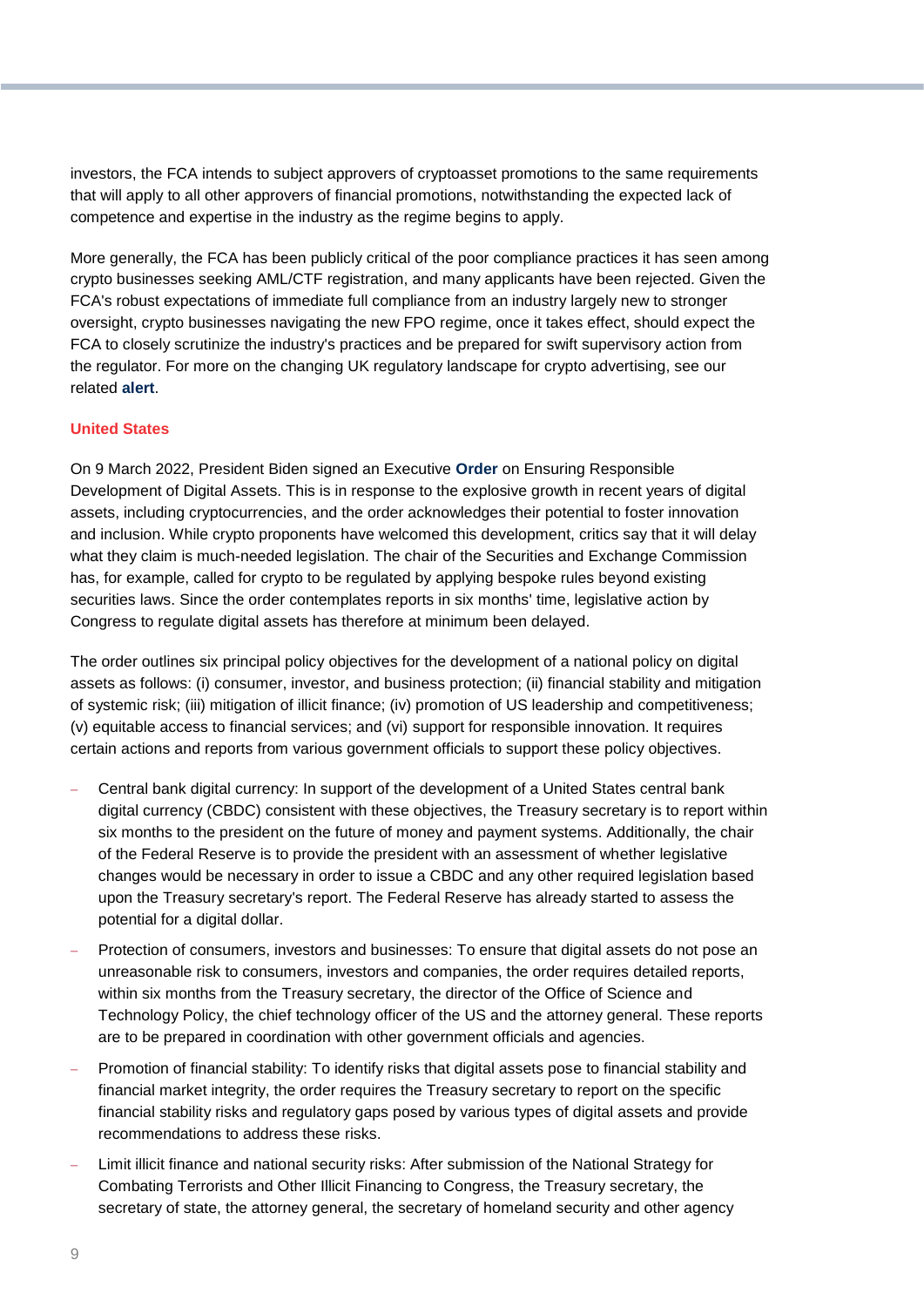heads are to submit reports to assess and plan a response to the illicit finance risks posed by digital assets. These reports are to provide views on the extent of illicit finance risks posed by digital assets. An action plan is to provide a coordination plan based upon the conclusions of the strategy for mitigating national security and illicit finance risks associated with digital assets.

Additionally, the US continues to support the G20 roadmap for addressing challenges and conflicts with cross-border funds transfers and payments and the work of the FSB on issues related to stablecoins, cross-border funds transfers and payments. To build on this support, the secretary of commerce is to establish a framework for interagency international engagement with foreign counterparts and international organizations in consultation with other relevant governmental officials. Within a year of creating this framework, the Treasury secretary is to report to the president on the actions taken under the framework and their effectiveness. Additionally, the secretary of commerce will need to establish a framework for leveraging digital asset technologies and the attorney general's report on how to strengthen international law enforcement cooperation related to digital assets.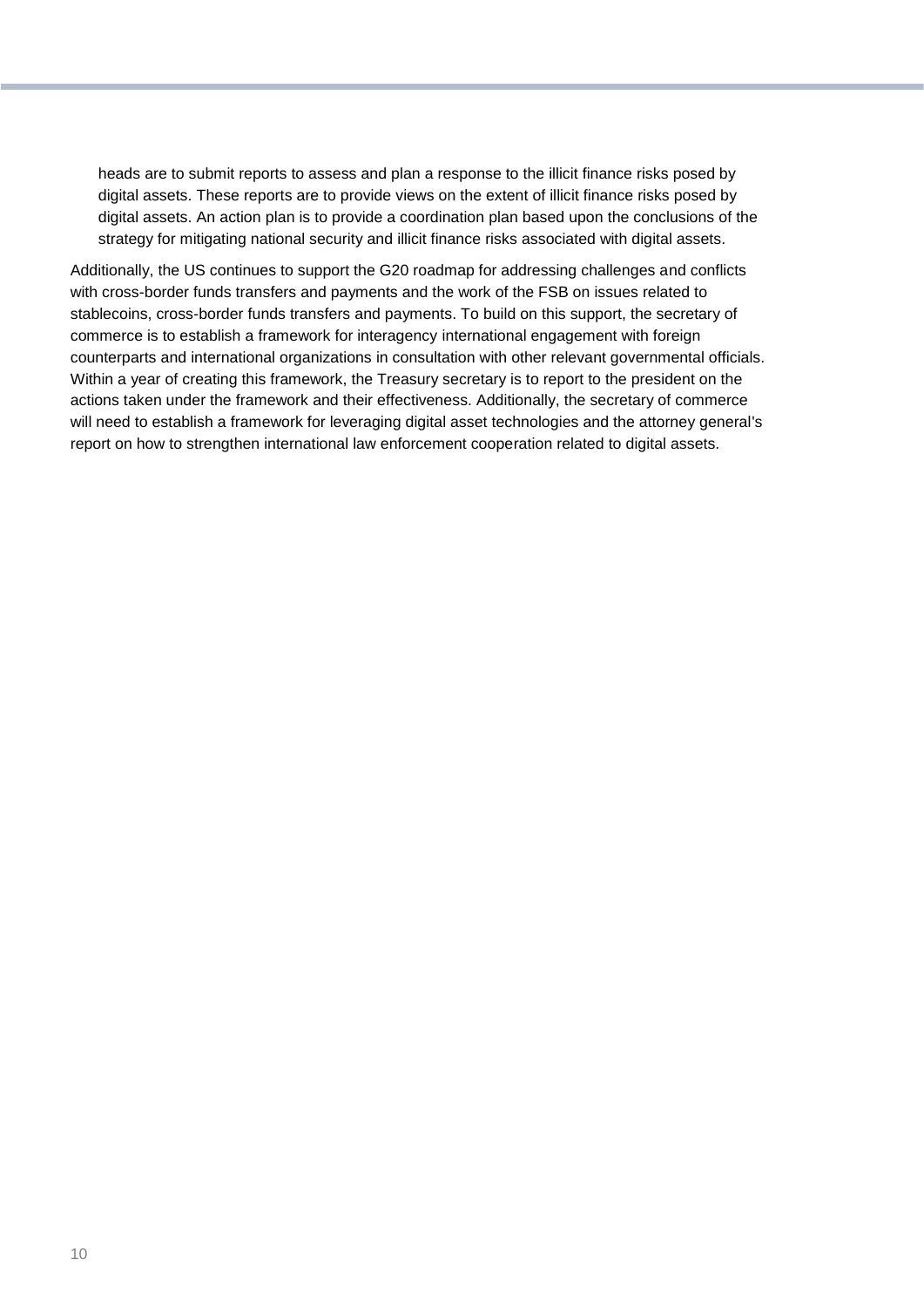#### **Your contacts**

#### **Australia**



**Shemira Jeevaratnam**

Associate

[shemira.jeevaratnam](mailto:shemira.jeevaratnam@bakermckenzie.com) [@bakermckenzie.com](mailto:shemira.jeevaratnam@bakermckenzie.com)

Partner [bill.fuggle](mailto:bill.fuggle@bakermckenzie.com) [@bakermckenzie.com](mailto:bill.fuggle@bakermckenzie.com)





Partner [joao.gameiro](mailto:joao.gameiro@trenchrossi.com) [@trenchrossi.com](mailto:joao.gameiro@trenchrossi.com)





Partner [luis.ambrosio](mailto:luis.ambrosio@trenchrossi.com) [@trenchrossi.com](mailto:luis.ambrosio@trenchrossi.com)



Partner [flavia.rebello](mailto:flavia.rebello@trenchrossi.com) [@trenchrossi.com](mailto:flavia.rebello@trenchrossi.com)

\*Trench Rossi Watanabe and Baker McKenzie have executed a strategic cooperation agreement for consulting on foreign law

#### **Hong Kong SAR**



Partner and Chair of Global FSR group [karen.man](mailto:karen.man@bakermckenzie.com) [@bakermckenzie.com](mailto:karen.man@bakermckenzie.com)



Registered Foreign Lawyer / Knowledge Lawyer [aaron.dauber](mailto:aaron.dauber@bakermckenzie.com) [@bakermckenzie.com](mailto:aaron.dauber@bakermckenzie.com)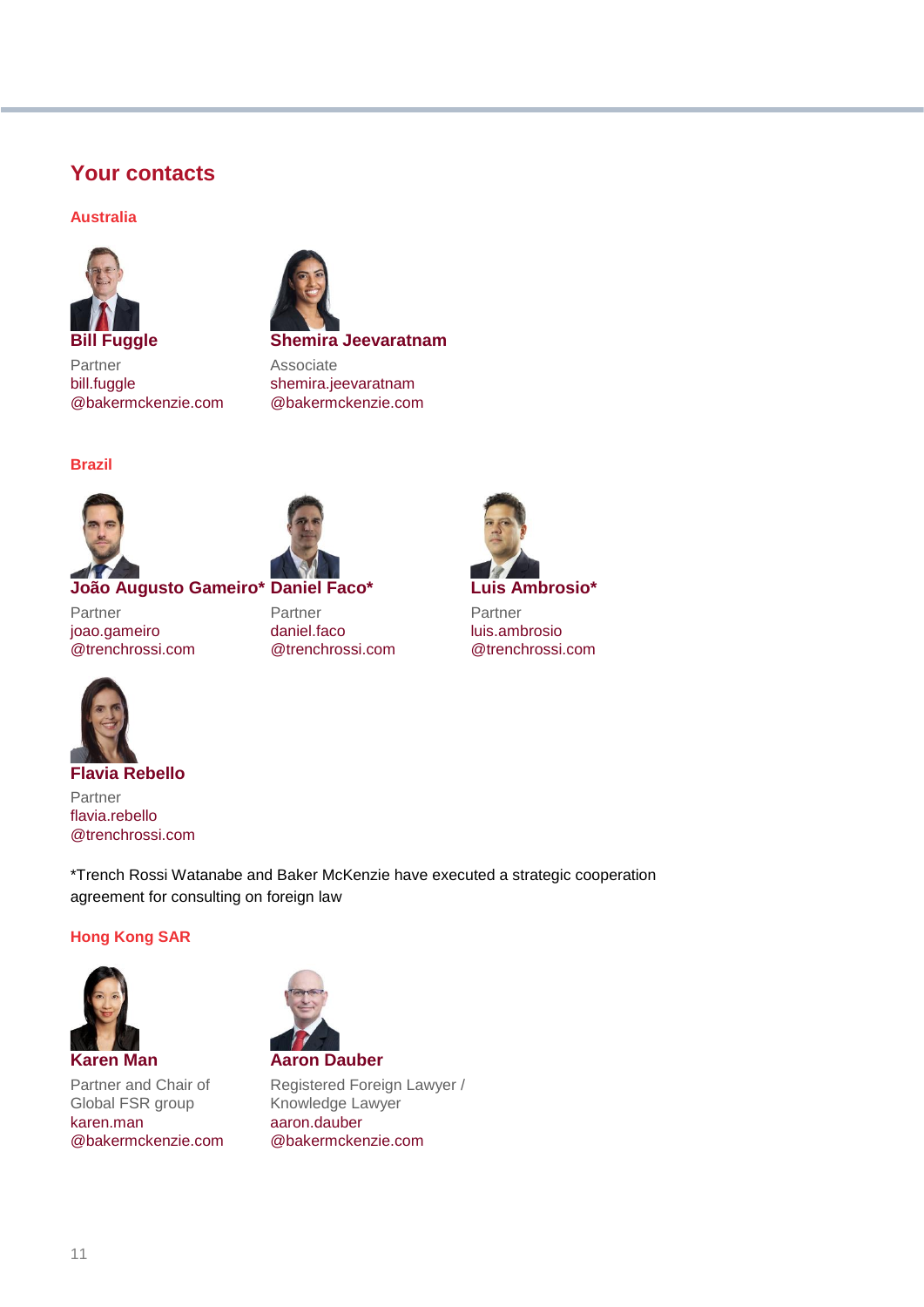#### **Singapore**



**Stephanie Magnus** Partner [stephanie.magnus](mailto:stephanie.magnus@bakermckenzie.com) [@bakermckenzie.com](mailto:stephanie.magnus@bakermckenzie.com)

#### **United Kingdom**



Knowledge Lawyer [sek.cheong.yong](mailto:sek.cheong.yong@bakermckenzie.com) [@bakermckenzie.com](mailto:sek.cheong.yong@bakermckenzie.com)



**Mark Simpson** Partner [mark.simpson](mailto:mark.simpson@bakermckenzie.com) [@bakermckenzie.com](mailto:mark.simpson@bakermckenzie.com)

#### **United States**



**Amy Greer** Partner [amy.greer](mailto:amy.greer@bakermckenzie.com) [@bakermckenzie.com](mailto:amy.greer@bakermckenzie.com)

#### **Global Editor**



Lead Knowledge Lawyer [richard.powell](mailto:richard.powell@bakermckenzie.com) [@bakermckenzie.com](mailto:richard.powell@bakermckenzie.com)



**Kimberly Everitt** Knowledge Lawyer



**Jennifer Klass** Partner [jennifer.klass](mailto:jennifer.klass@bakermckenzie.com)

[@bakermckenzie.com](mailto:jennifer.klass@bakermckenzie.com)



**Jennifer Connors**

Partner [jennifer.connors](mailto:jennifer.connors@bakermckenzie.com) [@bakermckenzie.com](mailto:jennifer.connors@bakermckenzie.com)